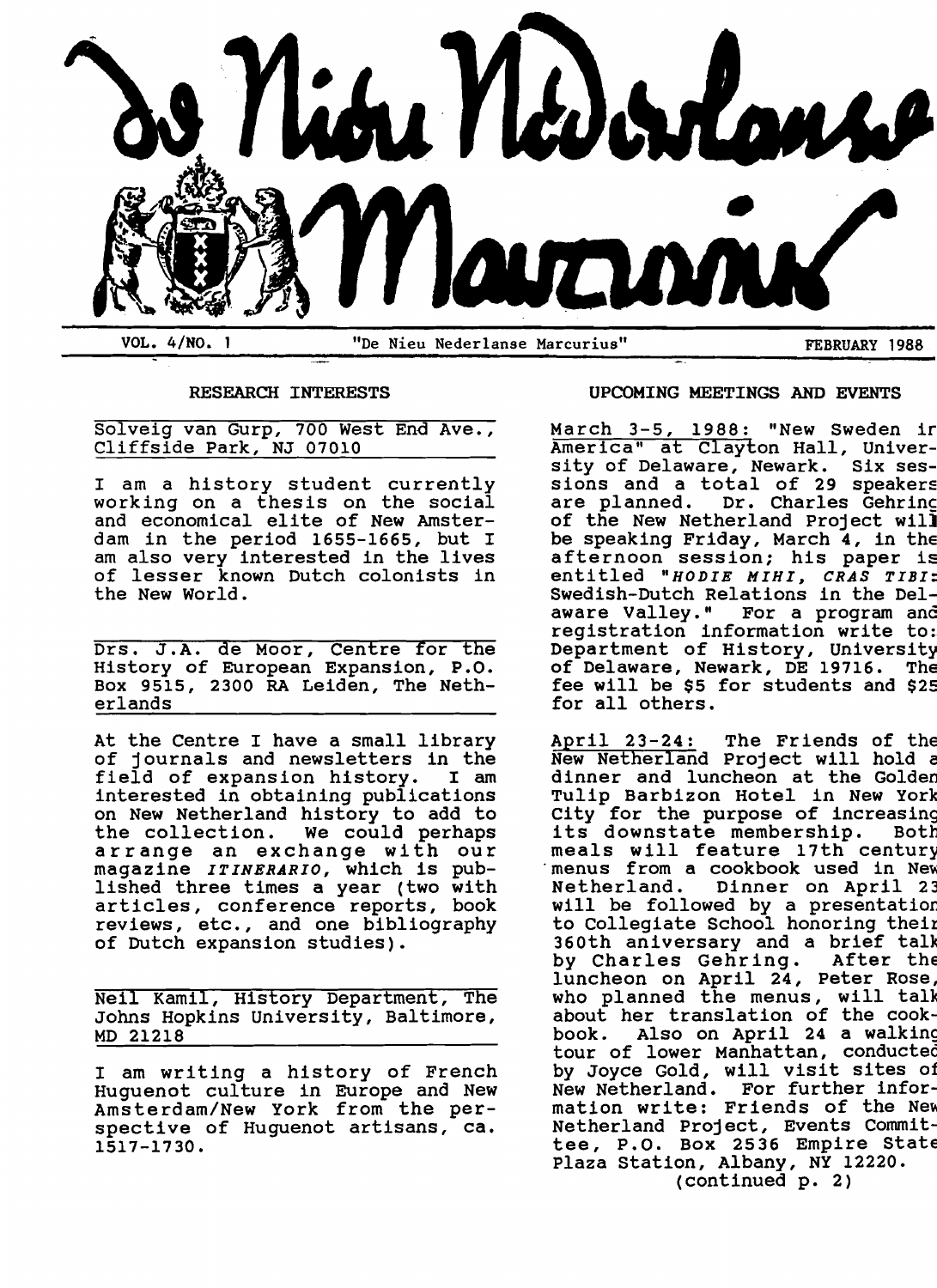2

### (Upcoming - Continued)

April 29 or 30: The Friends of the New Netherland Project will sponsor a bus trip from Albany to the Museum of Fine Arts in Boston for an exhib-<br>it of Dutch landscape paintings. The cost will be approximately \$20<br>per person plus entrance fees. For per person plus entrance fees. further information, contact the Friends at the address given under the previous entry.

May 4-5, 1988: "17th Century Dutch Art and Life" at Hofstra Univer-<br>sity in Hempstead, NY. This intersity in Hempstead, NY. national symposium for art and cultural historians will explore connections between 17th century Dutch art and the social world experi-<br>enced by men and women living in the Netherlands during the "golden age." For more information write: Terry L. Baker, Associate Dean, School of Education, Hofstra University, Hempstead, NY 11550

June 10-11, 1988: "Conference on New York State History" at Colgate<br>University, Hamilton, NY. There<br>will be ten panel and workshop sessions on all aspects of New York State history as well as publisher exhibits. For further information contact: Stefan Bielinski, Colonial Albany Social History Project, New York State Museum, Albany, NY 12230; (518) 474-6917.

June 12, 1988: Tentative date for lawn/cocktail party at The Homestead (an estate near Coxsackie, New York) for the purpose of recruiting new members for the Friends of the New Netherland Project. Contact FNNP at the address given above for further information.

Beginning June 1988: The tercentenary of the Glorious Revolution of William and Mary will be commemorated by exhibits and programs,

primarily in the Netherlands. The American organizing committee plans an exhibit entitled "Courts and<br>Colonies: the William and Mary Style in Holland, England and America" to be mounted by the Cooper-Hewitt Museum in New York. It will display 250 works of art, paintings and architectural drawings, in addition to items of furniture, ceramics and silver from<br>the late 17th century. The exhibthe late 17th century. ition opens in November 1988 and will transfer to the Carnegie Museum of Arts in Pittsburgh in the spring of 1989. Two other exhibi-<br>tions - a review of Dutch design and a collection of posters - will strike a contrasting note. Royal Trail Tours will be organizing trips from Europe to 17th century American sites. For further information contact: the American Committee for the Tercentenary of the Accession of William and Mary, c/o William N. walker, College of William and Mary, P.O. Box 1688, Williamsburg, VA 23185; (804)253-4226.

September 17, 1988: the 11th Rensselaerswyck Seminar on "Domestic Life in New Netherland". This oneday seminar will be of special interest to museum planners by featuring concrete information on the New Netherland kitchen, house in-<br>teriors, birth and child rearing, bookkeeping & accounting systems,<br>small town trades and domestic<br>strife. There will be two speakers from the Netherlands. For brochure and registration form write to: New Netherland Project, New York State Library, CEC 11D35, Albany 12230.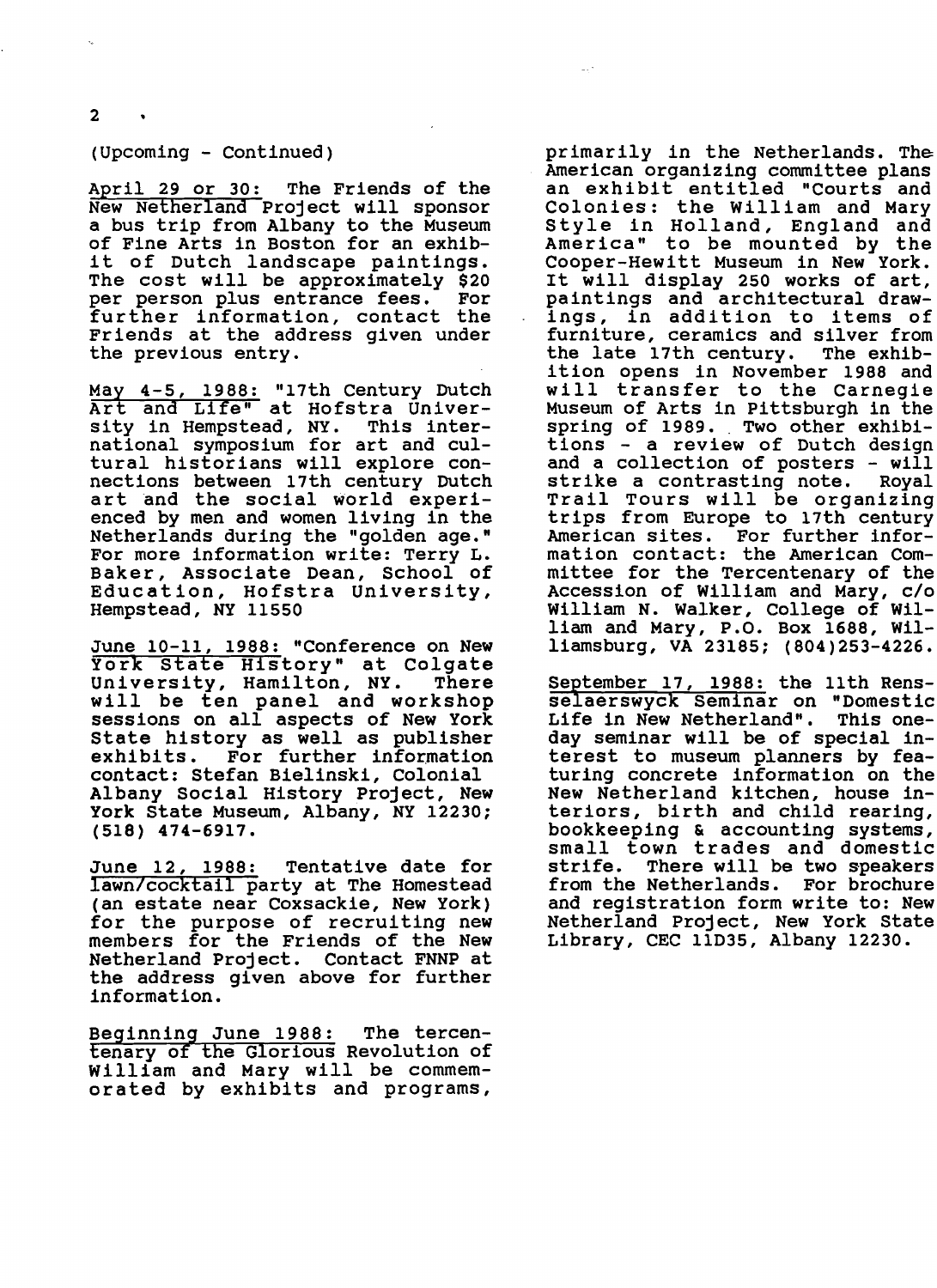### RECENT PUBLICATIONS

Charles T. Gehring & Robert S. Grumet, "Observations of the Indians from Jasper Danckaerts's Journal,<br>1679-1680," WILLIAM AND MARY QUAR-*1679-1680," WILLIAH AND HARY QUAR-TERLY, XLIV* Third Series, No. 1 (January 1987), pp. 104-120.

Charles T. Gehring, "Material CUlture in Seventeenth-Century Dutch Colonial Manuscripts," *NEW WORLD DUTCH STUDIES: DUTCH ARTS AND CUL-TURE IN COLONIAL AHERICA, 1609-1776*  (Albany, NY: Albany Institute of History and Art, 1987), pp. 43-49.

Charles T. Gehring, William A. Starna and William N. Fenton, Tawagonshi Treaty of 1613: The Final Chapter" in *NEW YORK HISTORY,*  LXVIII, NO.4 (October 1987), pp. 373-392.

Charles T. Gehring & William A. starna, *A JOURNEY INTO HOHAWK AND ONEIDA COUNTRY,* 1634-1635: *THE JOURNAL OF HARMEN HEYNDERTSZ VAN DEN BOGAERT* to be published in June 1988 by Syracuse University Press.

*HISTORIC RESOURCES OF THE UPPER HUDSON, CHAHPLAIN AND HOHAWK VAL-LIES* is a directory of historical organizations published by the Federation of Historical Services, 189 eration of Historical Services, 189<br>Second St., Troy, NY 12180; (518) 273-3400. Copies of the directory can be ordered for \$6.95 each plus tax and \$2.50 postage & handling.

#### ANNOUNCEMENTS

The New York State Archives announces the availability of Research Residency Awards for qualified scholars to pursue research in the

that can draw on the holdings of State Archives. Scholars workin on doctoral dissertations and those<br>at the post-doctoral level are preferred, but any proposal for ad vanced research will be considere and reviewed by a panel of scholar and archivists. Any topic or are the archive is eligible for consideration. Preference will be give to proposals that have application<br>to current policy issues, particularly in New York State, and to projects which have high probab-<br>ility of publication. Other considerations aside, preference wil also be given to research in the anso be given to research in the utilized or recently made avail able. Requests for awards of up to \$3,000 will be considered to de fray costs such as travel, living expenses, photocopying and micro filming. Application forms are available from the New York State Archives, External Programs Office, Cultural Education Center, Albany, NY 12230. It is recommended that interested researchers contact the Archives' Reference Services unit before completing the application to discuss their topic and the materials that they propose to use. Contact William Evans at (518) 474 edition of the state of the state of the state of the state of the state of the state of the state of the state of the state of the state of the state of the state of the state of the state of the state of the state of the <sup>1</sup>ine each year, but upon request, proposals not funded one year will proposals not funded one year will<br>be reconsidered for the next.

\* \* \*

The New York State Library provides various types of support to the New Netherland Project, which is part of the Manuscripts and Special Collections unit. One means of support is the acquisition of reference sources to assist the Project. Recently, the unit acquired the first Dutch dictionary of maritime expressions, a work by Winschooten<br>published in Leiden in 1681. Bepublished in Leiden in 1681.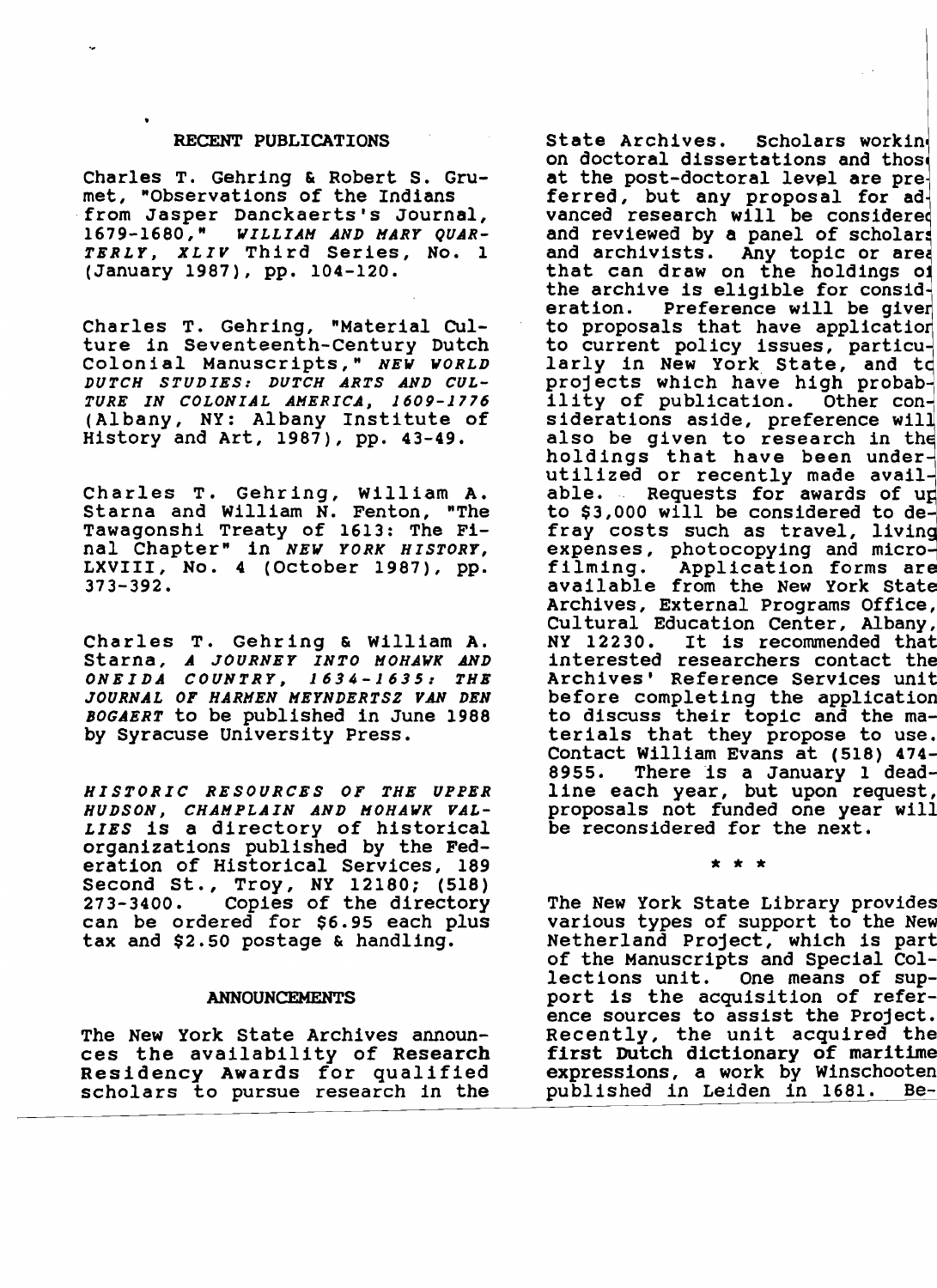cause of the importance of the sea in Dutch life, maritime terminology is prominent in the Dutch language and in colonial documents translated by the Project, so it should prove a useful reference tool.

A new museum has opened in New York: The Pieter Claesen Wyckoff House at 5816 Clarendon Road, Brooklyn, NY<br>11203. The house was built about The house was built about 1652 and occupied by Pieter Claesen Wyckoff and his wife Grietje Van Ness and their descendents for 250<br>vears. Having arrived in 1637 from Having arrived in 1637 from Holland, Pieter Claesen was one of the very early settlers of Brook-<br>lyn. Carefully and accurately Carefully and accurately restored to the period 1652-1819, this over three century-old house is the oldest building in the City of New York and the City's first<br>designated landmark. It is one o: designated landmark. the oldest wooden frame houses il the United states and a prime example of colonial Dutch-Americal architecture. Extreme care was taken to analyze every aspect 0: the construction of the house anc to preserve as much of the original<br>material as possible. Of particmaterial as possible. ular interest are the jambless fireplace and the over 300 year-old mud and wattle insulation in the earliest part of the house. The museum will offer guided public tours, special group visits by appointment, lectures, craft workshops, and children's reading<br>hours. Call: Alan J. Lipsky, Call: Alan J. Lipsky, Administrator, at (718) 629-540C for further information.

'NEW NETHERLAND PROJECT THE NEW YORK STATE LIBRARY CULTURAL EDUCATION CENTER EMPIRE STATE PLAZA ALBANY.NY 12230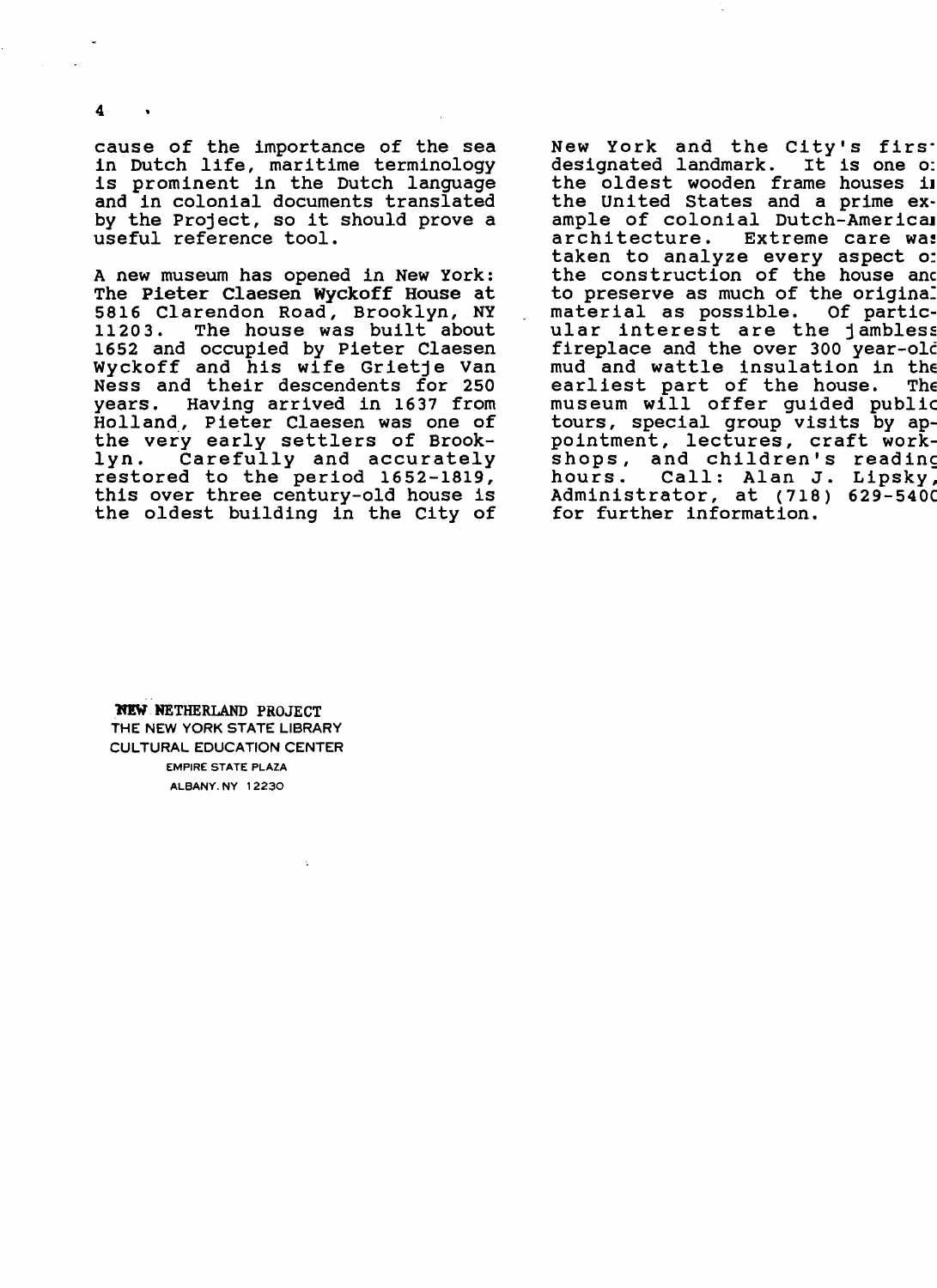

### RESEARCH INTERESTS

Dr. Rod Blackburn, Senior Research Fellow, New York State Museum, 10D45 Cultural Education Center, Albany, NY 12230

The most recent activity of the Dutch Material Culture Project is a computer catalog of all the known paintings produced by or for the Dutch of New Netherland/New York/New Jersey up to 1750. To date over 400 paintings have been identified, primarily portraits and scripture paintings in public and private collections. New listings are being sought and have been added as they are brought to our attention and we encourage readers to do the same. Documentary listings of paintings no longer known to survive are also welcome. Catalogue data forms are available for new listing.

### UPCOMING MEETINGS AND EVENTS

Although the Hofstra conference will be history by the time you receive this, we have left it in for its information on speakers and associated subject matter.

May 4-5, 1988: "17th Century Dutch Art and Life" at Hofstra University in Hempstead, NY. Speakers include:

- • Simon Schama (Harvard Univ.) on "Work and Play in the Interpretation of Dutch Art'
- Hugh Dunthorne (West Chester Univ.) on "Dutch Artists and the Art of War, c. 1580-1660"
- Wayne Franits (Syracuse Univ.) on "Paragons of Virtue: Needleworkers in 17th Century Dutch Art"
- Lyckle De Vries (Univ. of Groningen) on "Portraits of People at Work"
- Meta F. Janowitz (School of Visual Arts) on "Dutch Foodways as Portrayed in 17th Century Paintings"
- Gretchen D. Atwater (Univ. of Kansas) on "The Eastern Possessions: Painted Representation of the Dutch East India Company's Trade Territories"
- Claire Lindgren (Hofstra Univ.) on "Food and Flowers: Form and Meaning in Dutch 17th Century Still Life Painting"
- Arthur K. Wheelock, Jr. (National Gallery of Art) on "Games in Dutch Art: Innocent Pleasures or Moral Exemplars?"
- Grant K. Goodman (Univ. of Kansas) on "The Dutch in 17th Century Japan: from Hirado to Desima"
- J. Michael Montias (Yale Univ.) on "17th Century Dutch Art Markets"
- Amy Walsh (UCLA) on "The Farmer: 'Hij is edelman...een hovenier in t'wild"
- Susan Donohue Kuretsky (Vasser) on "Artist at Work: Thoughts on Labor and Creation in Rembrandt's 'Three Trees'"
- Roderic H. Blackburn (Albany Institute) on "Life on a New World Farm: Evidence from America's earliest known Genre Painting"

In connection with the symposium and running from April 16 to June 15, 1988, the Emily Lowe Gallery of the Hofstra Museum will exhibit 17th century Dutch paintings portraying "People at Work." A scholarly catalogue by Prof. Donna R. Barnes and a videotape narrating highlights of the exhibit will be available. The symposium is open to the public with no admission fees, but advance registration is required because space is limited. Send name, address, phone number and affiliation to: Terry L. Baker, Associate Dean, School of Education, Hofstra University, Hempstead, NY 11550; or call (516) 560-5742.

\*\*\*

May 12, 19, 26, and June 2: "Staten Island's Early Settlers" - on four Thursday evenings at 7:30 p.m., scholars will speak in Richmondtown's Courthouse on colonial and 19th century New York history. The series will focus on each of the national groups that settled on Staten Island from the early settlers the Dutch, the French Huguenots and the English, to the waves of immigration of this century. Speakers include (in order from May  $12$ -June  $2$ ):

- Prof. Emerita Nancy Lyman Roelker (Boston Univ.) on "The Huguenots in Colonial New York"
- Dr. Sung Bok Kim (SUNY/Albany) on "The English Settlement of New York"
- Ms. Peter G. Rose (Gannett newspaper columnist) on "Dutch Colonial Food in the Hudson Valley"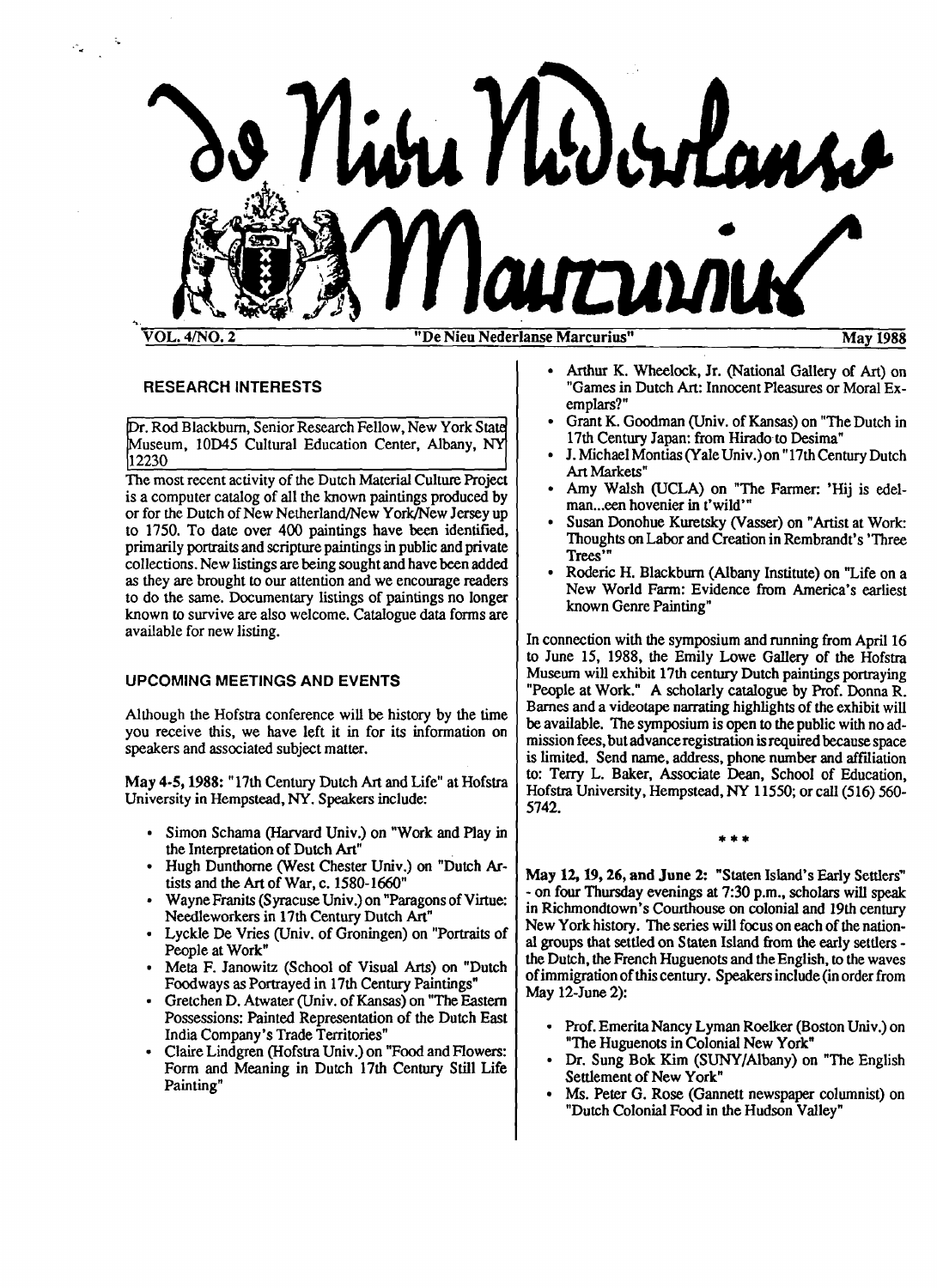• Paul Kinney (former curator of American Museum of Immigration, Ellis Island) on "The Great Wave: Later Immigration through Castle Garden and Ellis Island"

Reservations are required. For information contact Felicity Beil at (718) 351-1611 or write Staten Island Historical Society, Richmondtown Restoration, 441 Clarke Avenue, Staten Island, NY 10306

\*\*\*

June 15-18, 1988: "4th Biennial Interdisciplinary Conference on Netherlandic Studies" will be sponsored by AANS and hosted by the University of Minnesota in Minneapolis. Of interest to scholars of New Netherland will be sessions on 17th Century Dutch Painting, Flemish & Dutch Experiences in North America. Reputation & Diplomacy in Early Modem Time (l7th & 18th centuries). Profits and Losses in Dutch ColonialExpansion, 16th & 17th Century Maps, 16th & 17th century Dutch Songbooks, Centralization in the Low Countries 1500-1650, and Women and Maidens in Dutch Art and Literature. An exhibit entitled "The Age of Expansion in Dutch Colonialism and Trade" will be held in the James Ford Bell Library. For a brochure and registration form contact Deborah Wolfangel, Professional Development and Conference Services, 221 Nolte Center, 315 Pillsbury Drive S.E., University of Minnesota.Minneapolis.MN 55455; (612) 625-5569.

September 17, 1988: the 11th Rensselaerswyck Seminar on "Domestic Life in New Netherland". The speakers are as follows:

\*\*\*

- Peter Rose: "*De verstandige Kock*: A Resource for daily life in the 17th Century"
- Ruth Piwonka: "The Measure of All Things: Counting, Computation and Ciphering in New Netherland and early New York"
- Henk Zantkuyl: "Home is more than a Roof: Concept of Private Space"
- A.Th. van Deursen: "Small Town Life in the 17th Century"
- Ron Howard: "Child Rearing in New Netherland"
- Martha Shattuck: " '...no other way': Domestic Strife and the Courts of New Netherland."

The seminar will be held from 9 a.m. to 3 p.m. on Saturday, September 17, in the State Museum's Orientation Theater in the Cultural Education Center in Albany. Registration fee will be \$10; you can either pre-register now or wait for the brochure, which is due in the summer. For brochure and registration form write to: New Netherland Project, New York State Library, CEC 11035. Albany 12230.

### RECENT PUBLICATIONS

Clifford W. Zink, "Dutch Framed Houses in New York and New Jersey," WINTERTHUR PORTFOLIO, Vol. 22/No. 4 (Winter 1987), p. 265-294.

C.A. Weslager, THE SWEDES AND DUTCH AT NEW CASTLE (New York: Bart/Middle Atlantic Press, 1987), 240 pages. (Available for \$9.95 from Middle Atlantic Press, 848 Church) Street, Wilmington, DE 19899).

Charles T. Gehring & William A. Stama, A JOURNEY INTO MOHAWK AND ONEIDA COUNTRY, 1634-1635: THE JOURNAL OF RARMEN MEYNDERTSZ VAN DEN BOGAERT, published by Syracuse University Press in May 1988.

DUTCH·AMERICAN GENEALOGIST, Vol. 2, No.2 containing Dutch church records from Readington, NJ, Coeymans, NY, and Flatbush, NY has just been published by Reformed Church Archives, 21 Seminary Place, New Brunswick, NJ 08901. It will continue to appear on an irregular basis and is available to all interestedindividuals who send in an annual contribution. Its goal is to serve as a "clearing house" for Dutch family research.

### ANNOUNCEMENTS

On Saturday, April 16, 1988, the National Park Service officially opened Lindenwald, the home of former President Martin Van Buren in Kinderhook, New York. Tours will be offered daily every half hour from 9:00 a.m. to 4:30 p.m. Each tour will last between 45 minutes and one hour and is generally limited to 15 people. Groups of 10 or more visitors are requested to make reservations at least three weeks in advance of a planned visit; contact Division of Interpretation at (518) 758-9689. There will be a \$1.00 admission fee for adults and no fee for visitors above 62 years of age or below 16 yearsof age. The Martin Van Buren National Historic Site is located on Rte. 9H approximately two miles south of Kinderhook Village.

The Manuscripts and Special Collections of the New York State Library has just received an important collection of family papers from a member of the Friends of the New Netherland Project. 32 boxes (32 cu.ft.) of papers and 75 oversize pictures and certificates were received from Rev. William John Fisher Lydecker of Allendale, New Jersey. The Lydecker Family Papers include:

\*\*\*

Correspondence: business and family; diaries; travel journals; legal papers: deeds and estate papers; printed material; artifacts: ribbons, buttons and banners; rare printed volumes by Melchior Leydekker (1679  $& 1704$ ); 3 volumes of Society of Colonial Daughters. Broad subject areas include: Lydecker, Fisher, Voorhis family history; 7th Regiment National Guard New York City; World Wars I & II; Civil War; Nursing; Maywood NJ history; legal history esp. New York City; YMCA; overseas work during World War I; National Security League; and Adirondacks, esp. Long Lake region.

\*\*\*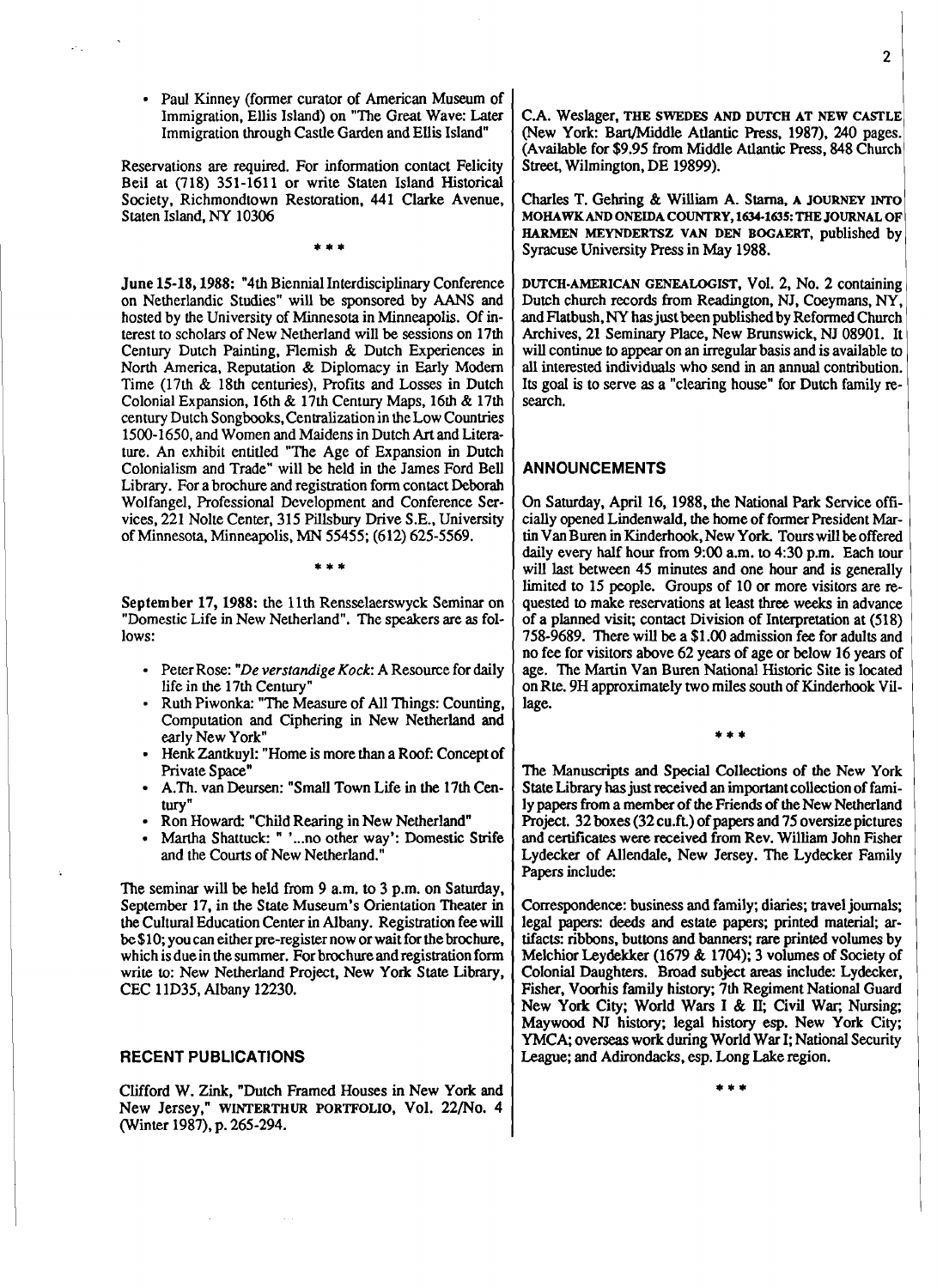The Historical Society of the Reformed Church in America and the Reformed Church Archives announce new publications for 1988.

The series "Makers of the Modem Reformed Church" will present in 20-page pamphlets brief biographical articles of significant individuals who have had a prominent role in shaping the Reformed tradition. Presently manuscripts are ready for Johannes Capetein, the "first" black Protestant minister; Ferdinand Schenck, a professor at New Brunswick Theological Seminary during the turn of the century; and B.D. Dykstra and Pacifism.

A companion series to "Makers" will be pamphlets on "The Formation of the Reformed Tradition." They will focus on formative events in the history of the church. Present manuscripts include "John Henry Livingston and the American Mission Movement" and "Women in the Reformed Church."

"Occasional Papers" will present significant historical research in the form of short monographs. Present manuscripts include:

"The History of the Borneo Mission," by Gerald De Jong

\*\*\*

- "Bibliography of Dutch Colonial Sermons," by Jack Klunder
- "Reformed Church Bibliography," by Russell Gasero,
- "The Seminary Correspondence of Samuel Zwemer."

For further information about any of the publications of the Reformed Church Archives contact Russell L. Gasero, Reformed Church Archives, 21 Seminary Place, New Brunswick,NJ 08901;(201) 246-1779.

\*\*

DE NIEU NEDERLANSE MARCURIUS, as you may have noticed, has a new format. The New Netherland Project is now preparing its translations with the desktop publishing software *VEN*-TURA, so we decided to try printing the newsletter that way too. We would like to hear from anyone using this program in order to share solutions and misadventures.

As we wrote you recently, the MARCURIUS mailing list has grown far beyond our expectations, and the compiling, printing and mailing of the newsletter is consuming a big chunk of Project resources. As a way to pare down the list and make sure the newsletter goes only to those most likely to use the information, the Project has decided to require either membership in the Friends group or payment of a yearly fee of five dollars. The Friends receive the newsletter as one benefit of membership; to join the Friends send \$25.00 for 1988 dues to Box 2536 Empire State Plaza Station, Albany, NY 12220-0536.

If you wish to keep receiving this newsletter, you must either join the Friends or send \$5.00 to the New Netherland Project. c/o New York StateLibrary,CEC 11035. Albany.NY 12230.

\*\*\*

### **TOTIDEM VERBIS**

The above column head is a shortened form of the Latin *verbis totidem transferre,* or " to translate in so many words." From time to time I plan to use this space to offer translations of items that may be of interest to the readers of this newletter. The following comes from Box 34 of the VAN RENSSELAER MANOR PAPERS kept at the New York State Library. It concerns a contract between Jeremias van Rensselaer. and the carpenters Pieter Meesz Vrooman and Pieter Loockermans to complete work on the barn at Crailo, dated 19 March 1664. I have chosen this manuscript as a reminder to everyone of the existence of the DUTCH BARN PRESERVATION SOCIETY, Box 176, Rensselaer.NY 12144.

Today, on the date below, Jeremias van Rensselaer, on the one side, and Pieter Meessen Vroman and Pieter Loockermans, on the other side, have come to an agreement to add in the barn at Cralo a proper cow stable, the posts of split wood throughout; and wood under the horse manger for standing upon; the large barn door in two halves; further, to install the remaining *jachtbande*; and also to provide the flierbinte and the *spruyte withjachtbande* and*steeck sparre* [7]; to laythefloortightwith garret planks; to make a calves' stall, and a small room over it wainscotted with planks; to shorten the *wintveeringb* and the *sparre* above the *wtlaadingh* in order to make the horse manger tight; to lay another two rafters up behind the *wolf,*furnishing the ends with sheet-lead; a *kafhoeck* above the heifers; put the *blackies* in the horse stable; make the door in two parts; fit the stall doors in the horse stable; partitions between the bents; lay the floor and the loft in the cookhouse; the small loft in the *wtlaedinghe*also takencare of from below; to makea *kombuys*  similar to the one torn down, one plank long and 10 feet wide; to fit the windows in the house's *huysie;* in the *wtlaedingh,* to wainscot the room in the small loft, and a door to the loft.

All this aforesaid work we. the above-named carpenters, have agreed to do for the sum of 14 beaverskins to be paid in grain or *seewand*, beaver's value, for which we promise to do the work firm and good. according to the agreement. In addition, they have bargined for 6 hens and 24 duck eggs. This has been agreed upon without cunning or deceit. As testimony of the truth the contracting parties have signed this with their own hands. Done in the colony Rensselaerswijck, this 19th of March 1664.

#### J. van Rensselaer

Pieter Meesz Pieter Loockermans

[Endorsed:] Agreement between Pr. Meess and Pieter Loockennans for completing the barn atCralo.

### NOTES:

*JAClfl'BANDE [Gebintplaatsclwor]* = diagonal brace from column to purlin plate *FUERBINTE* [*Jukdekbalk*] = transverse beam between rafters supported from anchor beam *SPRUYTE [Spantbeen]* = brace *fromflierbint* to peak *STEECK SPARRE* [?] = probably a brace connecting with rafter

3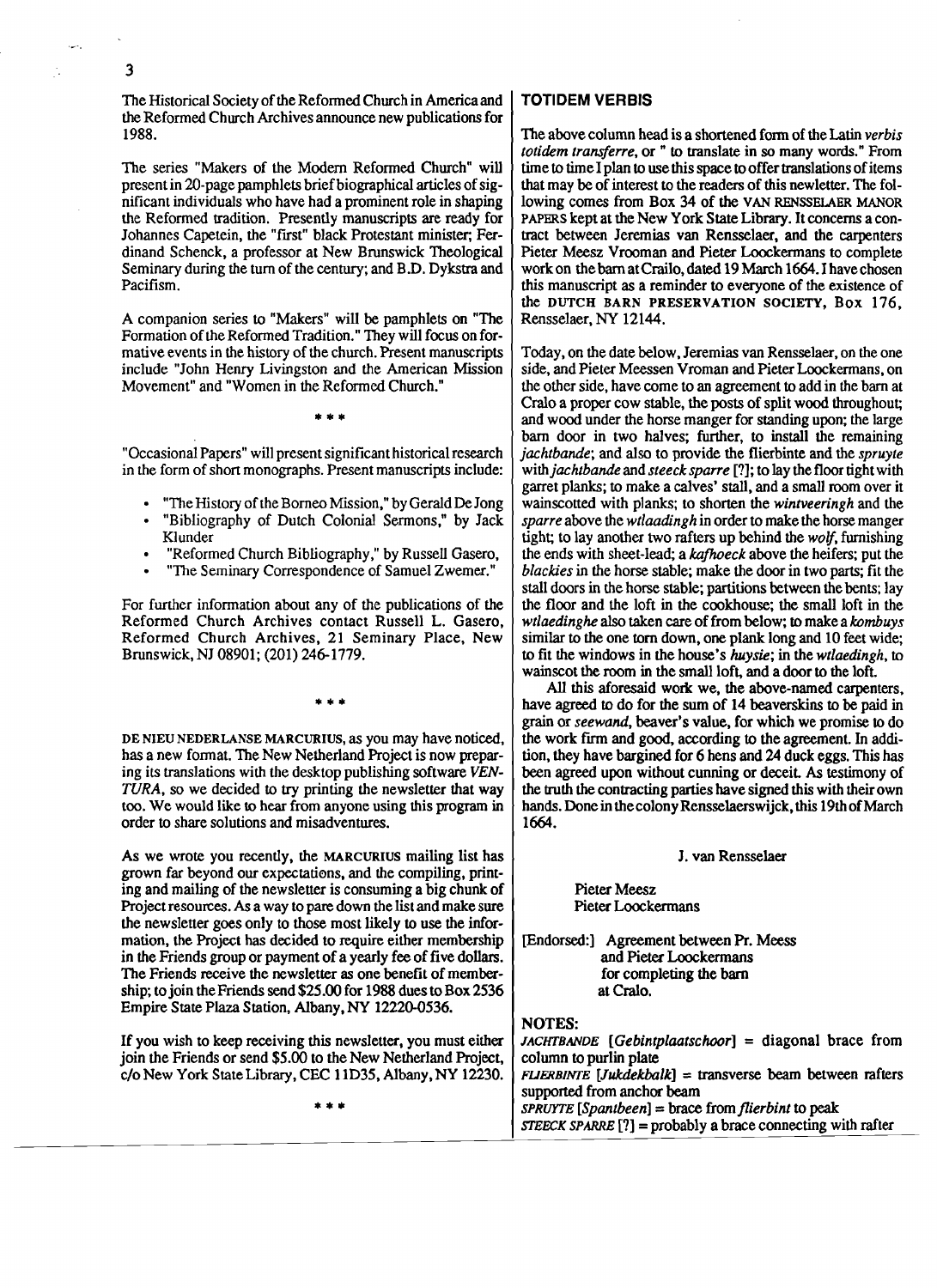$WINTVEERING$  [Wintveren] = vertical gable siding  $SPARRE$   $[Spoor] =$ **rafter**  $WTLAADINGH$  [Uytlaet] = side aisle

*WOLF* [*Wolfseinde*] = roof peak diagonally truncated  $KAFHOECK$  [?] = possibly a place to collect chaff  $BLACKIES$   $[Blockies$  ?] = probably hopples for restaining horses *KOMBUYS* = cooking place; actually the galley on a ship; derivation of the American word "caboose."

*HUYSIE* [*Thuussie* in dialects in eastern Netherlands] = a WC or toilet

 $SEEWAND$  [ $zewant$ ] = Algonquin word adopted and adapted by the Dutch in New Netherland to signify native shell currency; mostly called "wampum"by the English.

REMARKS: The additional roof supports and sway bracing was necessary because of the barn's pantile roof [v. account book of J. van Rensselaer, April 15, 1660]. It is worth noting that the aforesaid structure had accommodations for cooking etc., which indicates that part of the space was probably used for living quarters. Most of the structural terms cited above and their variations come from: De benaming van houtverbindin*genen constructieve houten elementen bij oude boerderijen,*  published by Stichting Historisch Boerderij-Onderzoek, Amhem 1982.

> Charles Gehring New Netherland Project New York State Library



A typical Dutch Barn.

NEW NETHERLAND PROJECT THE NEW YORK STATE LIBRARY CULTURAL EDUCATION CENTER EMPIRE STATE PLAZA ALBANY. NY 12230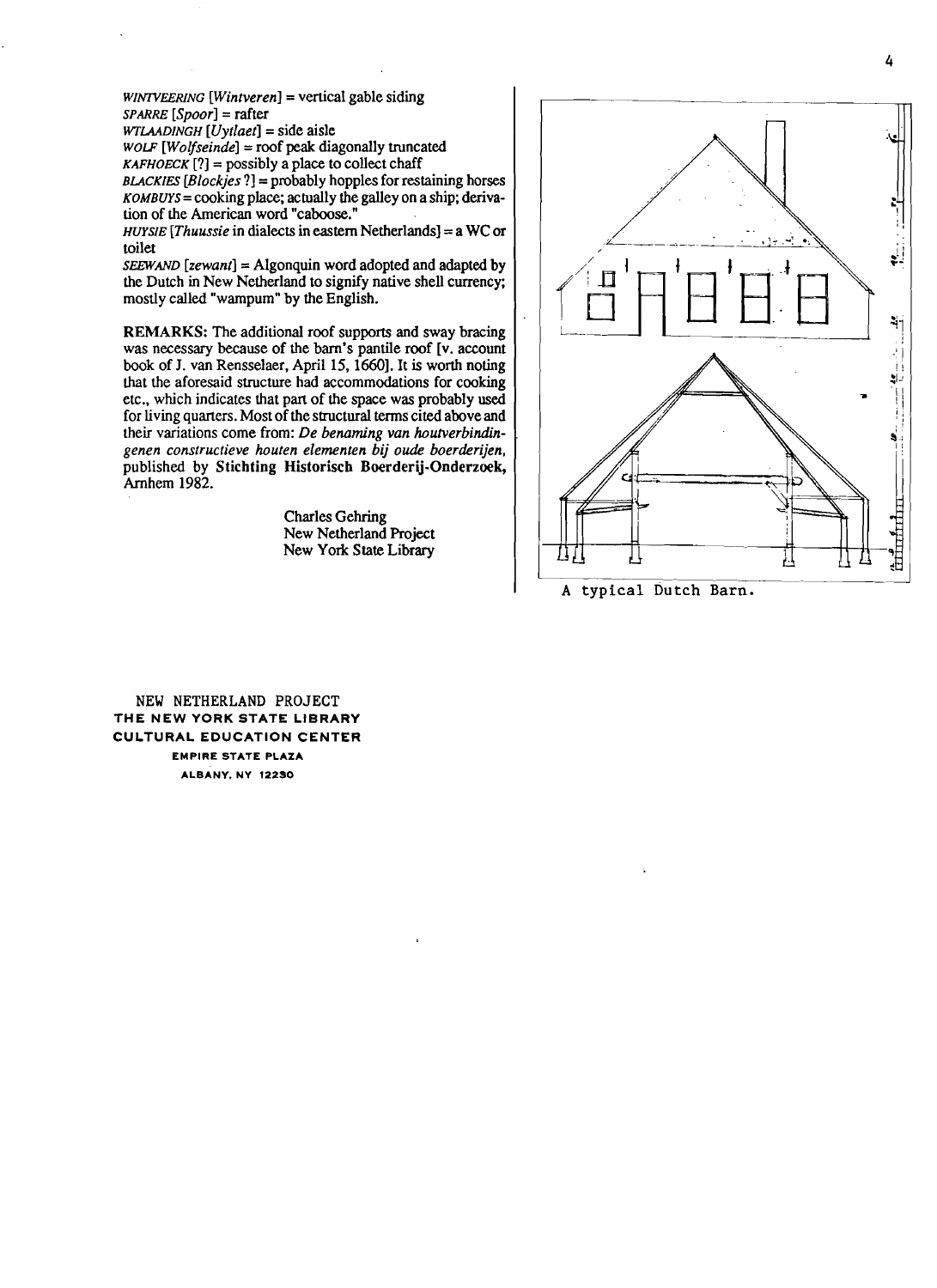

# IVai. 4, No.3 "De Nieu Nederlandse Marcurius" September 19881

### Research Interests

Dirk Vellenga, Molengang 7, 4901 ZS Oosterhout **Netherlands** 

I am writinga book about Dutch families in New Netherland, their backgrounds in the Netherlands, their pioneer activities in America, but also about what happened to them through the ages up until the present. I need complete family sagas, especially about famous families. I want to end the story today with famous people like Jane Fonda, John Updike, Walter Cronkite and the Vanderbilts. In return for your information, I can help Americans find information in archives in the Netherlands.

Ruth O. Knowlton, 1229 E. Pondoray Cr, Salt Lake City,<br>Utah 84117; (801) 266-1392

I do research for the newsletter of the Dutch Family Heritage Society. I invite you to submit news items, notices of celebrations in your area with ties to Dutch heritage, etc. for publication in our newsletter. We would like to provide a calendar of events that take place throughout the United States so that as our members vacation or take business trips they can plan to take in some of the Dutch traditions across the country.

### Upcoming Meetings and Events

August 10-Sept. 25, 1988: "Dutch and Flemish Paintings from Private New York Collections" exhibit at the National Academy of Design, 1083 Fifth Ave. at 89th Street, New York, 10128;Tues. 12-8p.m., Wed.- Sun. 12-5p.m.Forinformation call (212) 360-6794

September 14, 1988: Schenectady Stockade Walk-About, a walking tour in historic stockade district. Six homes, three historic churches, several gardens, military encampment at the Schenectady County Historical Society. Call (518) 374-0263 for more information. The Friends of the Stockade conduct walking tours in small groups during day-light hours; contact them at  $(518)$  393-8622 for details and prices.

September 17, 1988: 11th *Rensselaerswyck Seminar* entitled

"Domestic Life in New Netherland," 8:30 am. - 3:30 p.m. at the Orientation Theater, State Museum, Albany. For brochure and registration (\$10) form contact the New Netherland Project, New York State Library, CEC 8th Floor, Albany, NY 12230; (518)474-6067.

Following the*RensselaerswyckSeminar,* the *Friends ofthe NewNetherland Project* will host an Indonesian *rljsttajel*  at "The Homestead" in Coxsackie. Before the buffet dinner, there will be a brief program entitled "Publish and Flourish" to acquaint guests with the many opportunities available for research and publishing in the field of New Netherland Studies. The cost, which includes drinks and gratuity, is \$27.50 for FNNP members and \$32.50 for others. For reservations contact Marilyn Douglas, FNNP, (518) 474-7493 or 489-0418.

September 18, 1988: Crailo Neighborhood Festival will be held in the City of Rensselaer along Riverside Avenue and adjoining streets located south of Route 9  $&$  20. The neighborhood around Crailo. Historic Site, once called Greenbush, was the central part of the farm of Hendrick Van Rensselaer, whose holdings encompassed most of the present City of Rensselaer. Volunteers in early Dutch dress will circulate through the museum and the park, and the festival will feature bands, craft vendors and rummage sales. For more information contact Crailo State Historic Site at (518) 463-8738.

September 22-24, 1988: Fall Meeting of the County Historians Association and the Municipal Historians Association, Holiday Inn, Saratoga Springs. For brochure and further information contact: Ed Winslow, New York State Museum, CEC 3099, Albany,NY 12230;(518)474-5375

October 7·9, 1988: Alrichs Family Reunion at Port Penn, Delaware will feature a new history of the area and its earliest settlers authored by Kim Burdick. For information contact Peter Alrichs Foundation, 248 Upper Gulph Road, Radnor, PA 19087

February 8-12, 1989: Schenectady Colonial Festival celebrating the Dutch, French and Indian heritage with cultural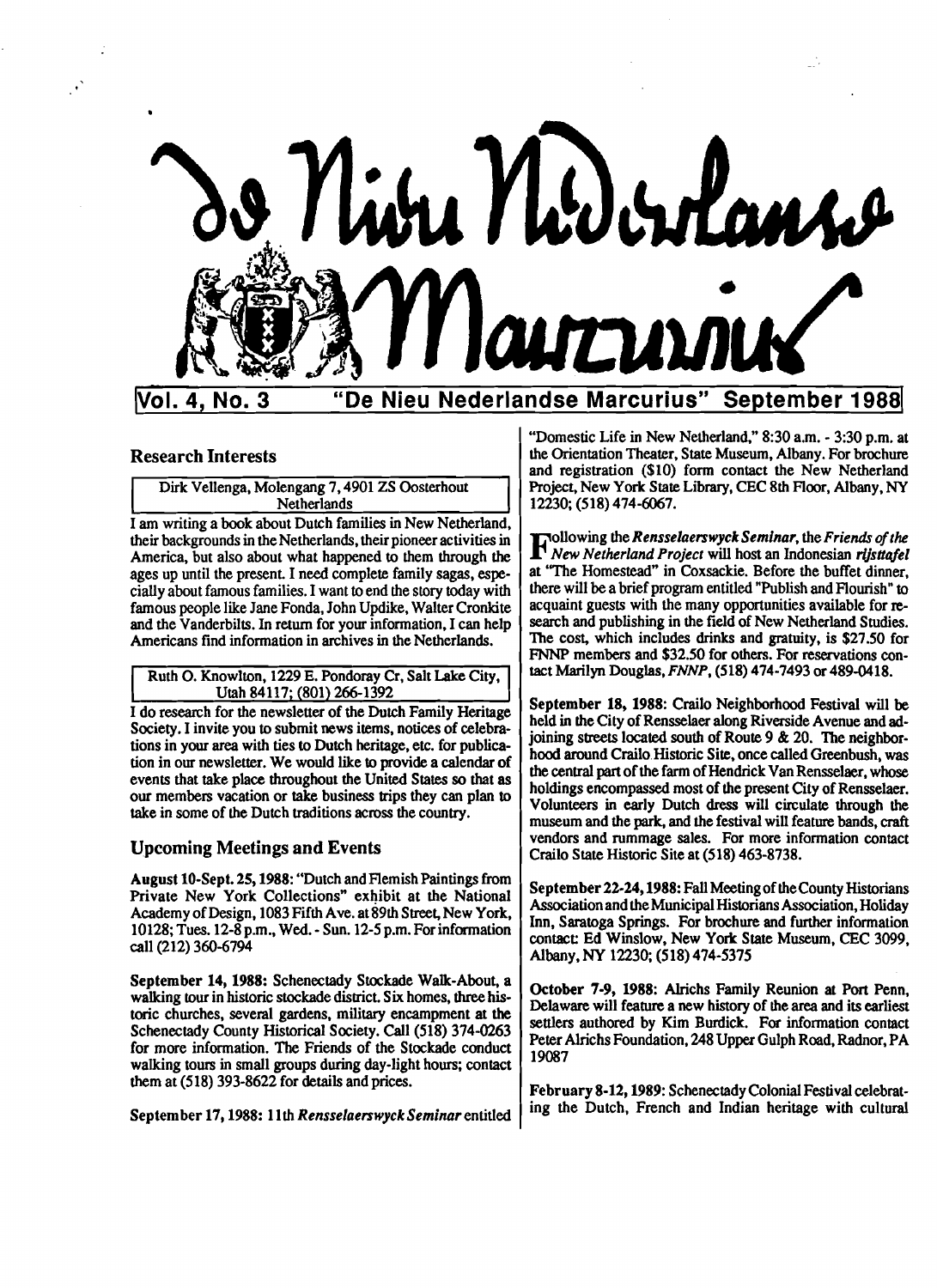demonstrations, horse parade, authentic craft demonstrations, concerts, lectures, displays, exhibits and more. Call (518) 372-5656 Schenectady Chamber of Commerce for more information

April 28 - June 18, 1989: Exhibit of 17th and 18th Century Dutch and Flemish still life paintings from the collection of the Budapest Museum of Fine Arts in connection with the Rochester Museum and Science Center's new permanent exhibit entitled "At the Western Door: Seneca Indians, Europeans, and Americans in the Genesee Valley." A large number of Dutch trade goods from Seneca archaeological sites can be related to the still life paintings to illustrate the effects of contact between two very different cultures. For further information contact Charles F. Hayes III, Rochester Museum and Science Center, 657 East Avenue, Rochester, NY 14607; (716) 271-4320.

All year 1989: New Netherland Festivals to celebrate the origins of the States of Connecticut, Delaware, New Jersey, New York and Pennsylvania in the original area known as "Nieu Nederlandt." A replica of Henry Hudson's ship. de Halve Maen, now being built in Albany (see related article in this issue), will visit 15-20 cities and towns along the Hudson, Connecticut, and Delaware Rivers to become the centerpiece for each festival. For more information on a festival in your area contact New Netherland Festival 1989, Suite 1614, 301 North Harrison Street, Princeton, NJ 08540; (609) 683-7690.

### **NEWS**

State Library and State Archives Research Residencies

The New York State Library is seeking applications for its 1988 Research Residency awards. The State Library offers these awards to recognize and encourage individual research, and to promote the use of its collections in scholarly research. The Library has a special interest in supporting research and publications relating to the history, culture, environment, and public policy of New York State. Three awards are available, each having a stipend of \$3,000. Research Residents also have direct borrowing privileges and access to the reference, database, and interlibrary loan services of the State Library. Deadline for applications is October 15, 1988. For more information contact: Melinda Yates, Chair, Research Residency Committee, New York State Library, State Education Department, Cultural Education Center. Albany, NY 12230; (518) 474-5959 or 473-7121 TTD/TTY.

The New York State Archives announces the availability of awards for qualified researchers to pursue research in its holdings. The Archives Research Residency program, initiated in April 1987, is intended to support advanced research in New York State history at the doctoral or post-doctoral level. Preference will be given to research that has application to enduring public policy issues, particularly in New York State, to projects which have high probability for publication, and to research in Archives' holdings that have been underutilized or recently made available. Requests for awards of up to \$3,000 will be considered in the research project award category. Support may also be provided for a small number of initial orientation awards for preliminary review of materials to determine whether their information is sufficient and relevant for a

proposed research project. The upper limit on these awards is \$500. Application forms are due March 1.1989, and may be obtained from Ms. Terri Sewell, Education Program Aide. New YorkStateArchives andRecordsAdministration.CEC lOA46, Albany.NY 12230; (518)473-8037.

# ••• Local Government Records Legislation

L egislation affecting every local government in New York State outside New York City went into effect Friday, August 5. The law. which will have an impact'on 4,000 local agencies, requires for the first time that local governments systematically manage records and designate a records management officer to oversee that management program. Local government units affected include municipalities, counties, school districts, fire districts and public benefit corporations.

The law supercedes and replaces inconsistent and outdated statutes governing creation and maintenance of local government records, some dating back nearly to the turn of the century. The law gives the Commissioner of Education responsibility to develop standards for records maintenance and storage and guidelines in the use of new technology, including microfilm and automated data processing systems. The Commissioner is to advise and assist local governments to develop sound records program. The law indicates that he is to determine how long records must be maintained by local governments before they may be legally discarded.

To advise the State Education Department on the implementation of the law and on needed State advisory services and support, the Local Government Records Advisory Council was formed. Chaired by Andrew J. Spano. Westchester County Clerk, the Council is made up of local government officials, State officials and users of government records. One of the Council's first accomplishments was The Quiet Revolution: Managing New York's Local government Records In the Information Age (available from the State Archives), a report with a broad agenda for strengthening local government records management now and for the remainder of the century. The report recommends that new archives records specialists be headquartered in regional offices to work closely with local officials.

# ••• New York State Library Conservation/Preservation

Discretionary Grant Program<br>idelines and application forms are now available for the Guidelines and application forms are now available for the 1989/90 Conservation/Preservation Discretionary Grant Program. This program provides modest financial support for projects to preserve unique library research materials in the collections of libraries, archives, historical societies and similar agencies within New York State. Technical assistance for the program is supported in part by a grant from the National Endowment for the Humanities' Office of Preservation.

The program's purposes are to encourage the proper care and accessibility of research materials, to promote the use and development of guidelines and technical standards for conservation/preservation work, and to support the growth of local and cooperative activities within the context of emerging national preservation programs. Grants are available for such projects as microfilming manuscripts, books, journals, or other eligibile research materials. professional conservation treatments. and general conservation surveys to assess collection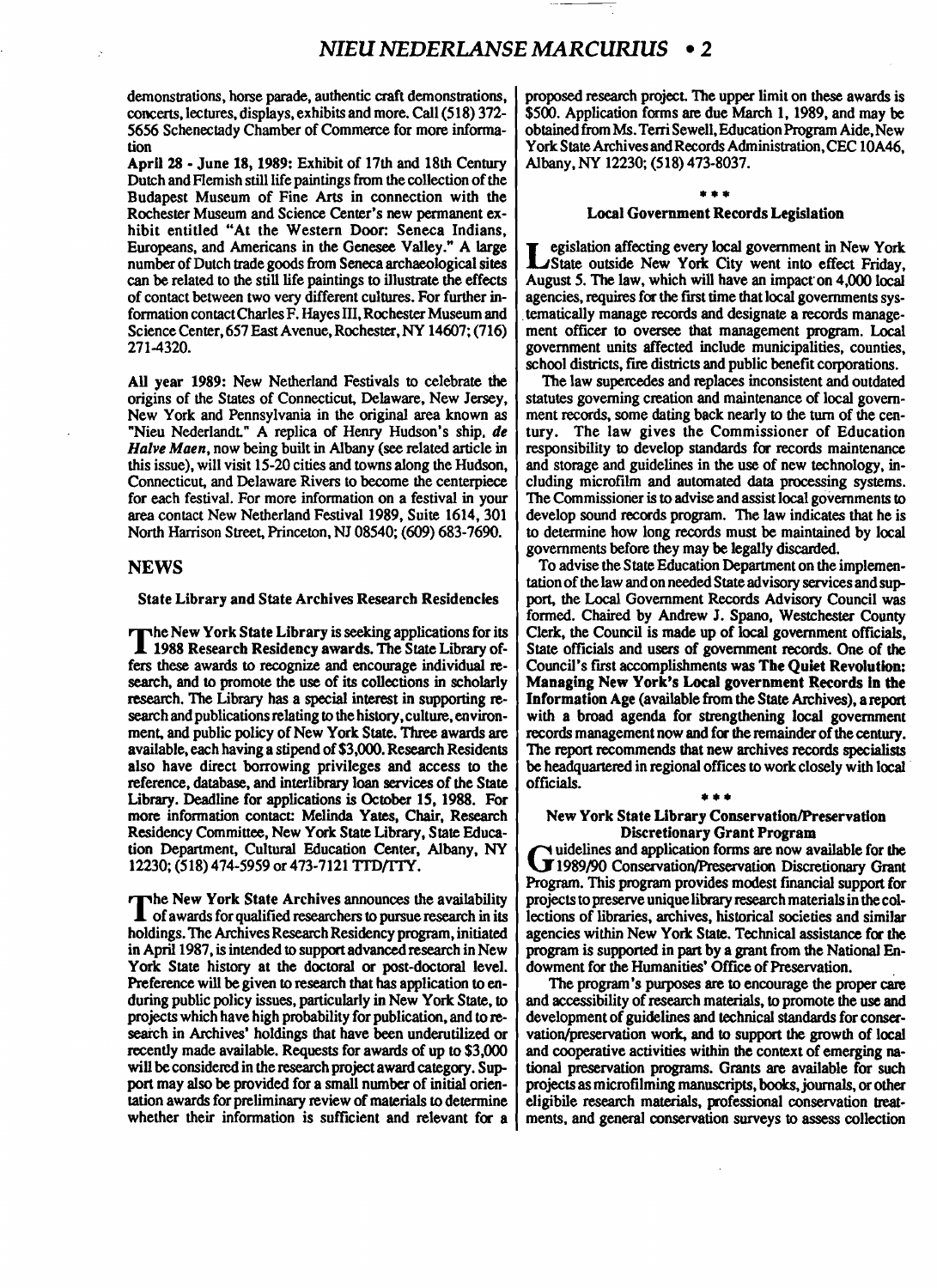conservation needs, determine environmental control requirements, and help set treatment priorities.

A total of \$500,000 will be availalbe in 1989/90 for projects to be carried out from April 1989 through March 1990. The maximum individual grant normally will be limited to \$25,000. Applications are due by 5:00 p.m. December 2, 1988. Awards will be announced in March 1989. For copies of the Program Guidelines and Application contact: John Townsend, Division of Library Development, New York State Library, 10C47 Cultural Education Center, Albany, NY 12230; (518)474-6971.

#### *Halve Maen* Replica

.\*\*

The dedication of the keel of *de Halve Maen* replica, now<br>being built in Albany for the 1989 New Netherland Festival, took place on July 23 at the Albany snow dock. Albany's Mayor Thomas M. Whalen, III dedicated the keel, and the audience of 100 was treated to lunch and a cruise of the Hudson aboard the "Dutch Apple II."

The general public can contribute to the construction of *de Halve Maen* with tax-deductible contributions as follows:

- STOCK CERTIFICATE: Each person, family, or group purchasing a "board" or "stock" in *de Halve Maen* for \$35 will receive a stock certificate suitable for framing. Your name or a designated name will be hand-printed on the certificate.
- CHARTER MEMBERSHIP: Individuals, organization, or businesses purchasing a Charter Membership in *de*  Halve Maen for \$1,000 will receive a charter member certificate, a complimentary invitation to a pre-festival gala aboard ship, name inscribed in the permanent log of the ship, commemorative items (Delft tile, pin, map, blueprints), and two lifetime passes for visits to the ship.
- MAJOR STOCKHOLDERS: Individuals, organizations, or business contributing to the building of *de Halve Maen* with the purchase of shares in specific parts of the ship (ranging from  $$5,000$  for cannons to  $$50,000$  for the hull carvings) will receive all the benefits of the charter membership category plus your name inscribed on a permanent brass plate on that part of the ship your donation helped build, four lifetime passes for visits to the ship, as well as the various rights to sail aboard ship.

For more detailed information regarding contributions to *de Halve Maen replica or the New Netherland Festival 1989 con*tact The New Netherland Festival, Suite 1614, 301 North Harrison Street, Princeton, NJ 08542.

.\*\*

A new organization, The Hudson Waterfront Museum, has just been established in New Jersey as a specific means of public access to the Hudson River waterfront, an anchor of the Hudson Waterfront Walkway, a site of creative public waterfront utilization and recreation, a focus of education and appreciation of Hudson waterfront heritage, and a facility for preservation and restoration. Through a series of floating, pierside, and land-based spaces, the museum will provide a reference to work, life, and transportation along the Hudson during its commercial heyday. Your tax-deductible contribution will help launch this effort, Membership categories are: \$15 Individual, \$7.50 Student, \$25 Family, \$50 Contributor, \$125 Sponsor, and \$500 Benefactor. To become a member or for further information write: Hudson Waterfront Museum, P.O. Box 1602, West New York, NJ 07093.

# \*\*.

#### Wyckoff House Museum

A new exhibit, consisting of objects from the permanent col-<br>Alection of the Wyckoff House Museum is presently on view in the new exhibition area of the museum. Being shown for the first time are two of the original fireplace tiles that once graced the fireplace in the parlor of the house. These two tiles were made in Holland in the late 17th or early 18th century and are from the remaining four believed to still exist. Also on display is the 1687 oath of allegiance taken by Pieter Claesen Wyckoff to the British Crown.

Although far from complete, the furnishing of the Museum took several giant steps forward with new objects now in the collection. Now on display in the middle parlor are three Hitchcock chairs which were used in the Wyckoff House in the 19th Century. In the same room can be seen the lift-top blanket chest made circa 1730 in Massachusetts. On loan from the Society for the Preservation of Long Island Antiquities are a Pembroke drop leaf table, a Dutch glass bottle, and several pieces of pewter and earthenware.

The Wyckoff House Museum, the oldest building in the New York City area, is open Friday, Saturday and Sunday, 10 a.m. to 3 p.m. School programs can be arranged by calling (718) 629-5400.

## PUBLICATIONS

Stellan Dahlgren and Hans Norman, The Rise and Fall of New *Sweden: GovernorJohanRlslngh'sJournal1654.1655* In lis *historicalContext,* Vol.XXVIIin the series*ActaBibliothecoe R. Universitatis Upsaliensis* (Stockholm: Almquist& Wiksell, 1988). This book contains 126 pages of historical commentary, 32 black  $\&$  white illustrations and 9 color plates, followed by the entire text of Risingh's journal in English translation facing the Swedish original (161 pages), plus bibliography and index. The book can be ordered from Almquist  $&$  Wiksell, P.O. Box 638, S-10128 Stockholm/SWEDEN.

*Colonial Dutch Studies: An Interdisciplinary Approach*  Edited by Eric Nooter and Patricia U. Bonomi (New York: New York University Press, 1988), 105 pp., 16 illustrations.

•• \*

•• \*

*On the Score of Hospitality. Selected Receipts of a Van Rensselaer Family, Albany, NewYork*1785·1835 Edited by Jane Carpenter Kellar, Ellen Miller, and Paul Stambach. Foreword by Anne W. Ackerson, Director of Historic Cherry Hill. (Albany: Historic Cherry Hill, 1988), 112 pages soft cover with 26 black and white photographs, bibliography and index. Price: \$7.95 plus tax and \$1.00 postage and handling; order